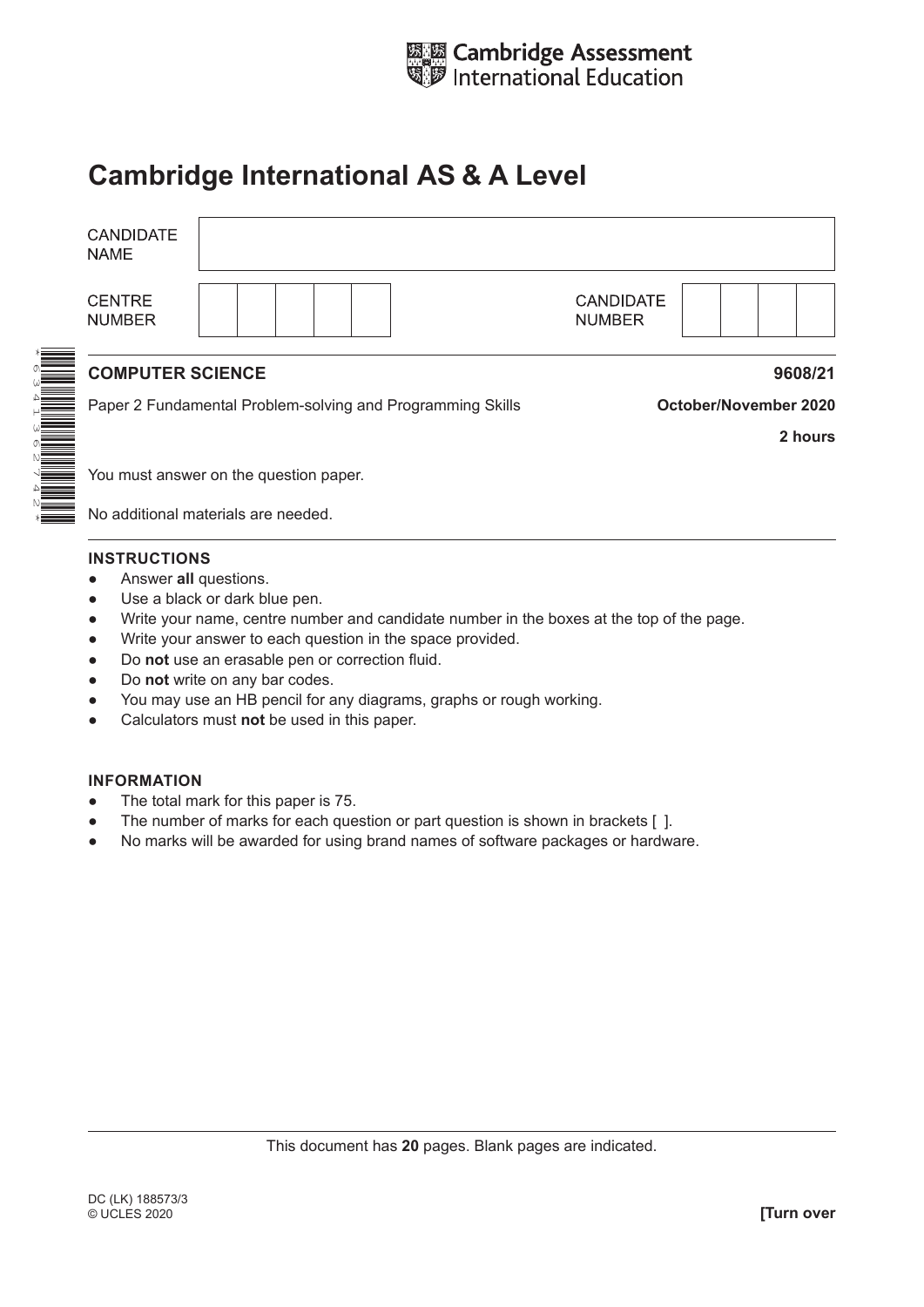|     | (a) Translation is one stage of the program development cycle.                 |                   |
|-----|--------------------------------------------------------------------------------|-------------------|
|     | State three other stages.                                                      |                   |
|     |                                                                                |                   |
|     |                                                                                |                   |
|     |                                                                                |                   |
|     |                                                                                | $[3]$             |
|     | (b) Define the following types of maintenance.                                 |                   |
|     |                                                                                |                   |
|     |                                                                                |                   |
|     |                                                                                |                   |
|     |                                                                                |                   |
|     |                                                                                |                   |
|     |                                                                                |                   |
|     |                                                                                | $[2]$             |
|     |                                                                                |                   |
|     | (c) Experienced programmers have a transferable skill.                         |                   |
|     | Explain how this skill might be useful for a programmer.                       |                   |
|     |                                                                                |                   |
|     |                                                                                |                   |
|     |                                                                                |                   |
|     |                                                                                |                   |
|     |                                                                                | $\lceil 2 \rceil$ |
| (d) | Jackie has written a program and has used the identifier names 11, 12, and 13. |                   |
|     | Explain why this is not good practice.                                         |                   |
|     |                                                                                |                   |
|     |                                                                                |                   |
|     |                                                                                |                   |
|     |                                                                                |                   |
|     |                                                                                | $[2]$             |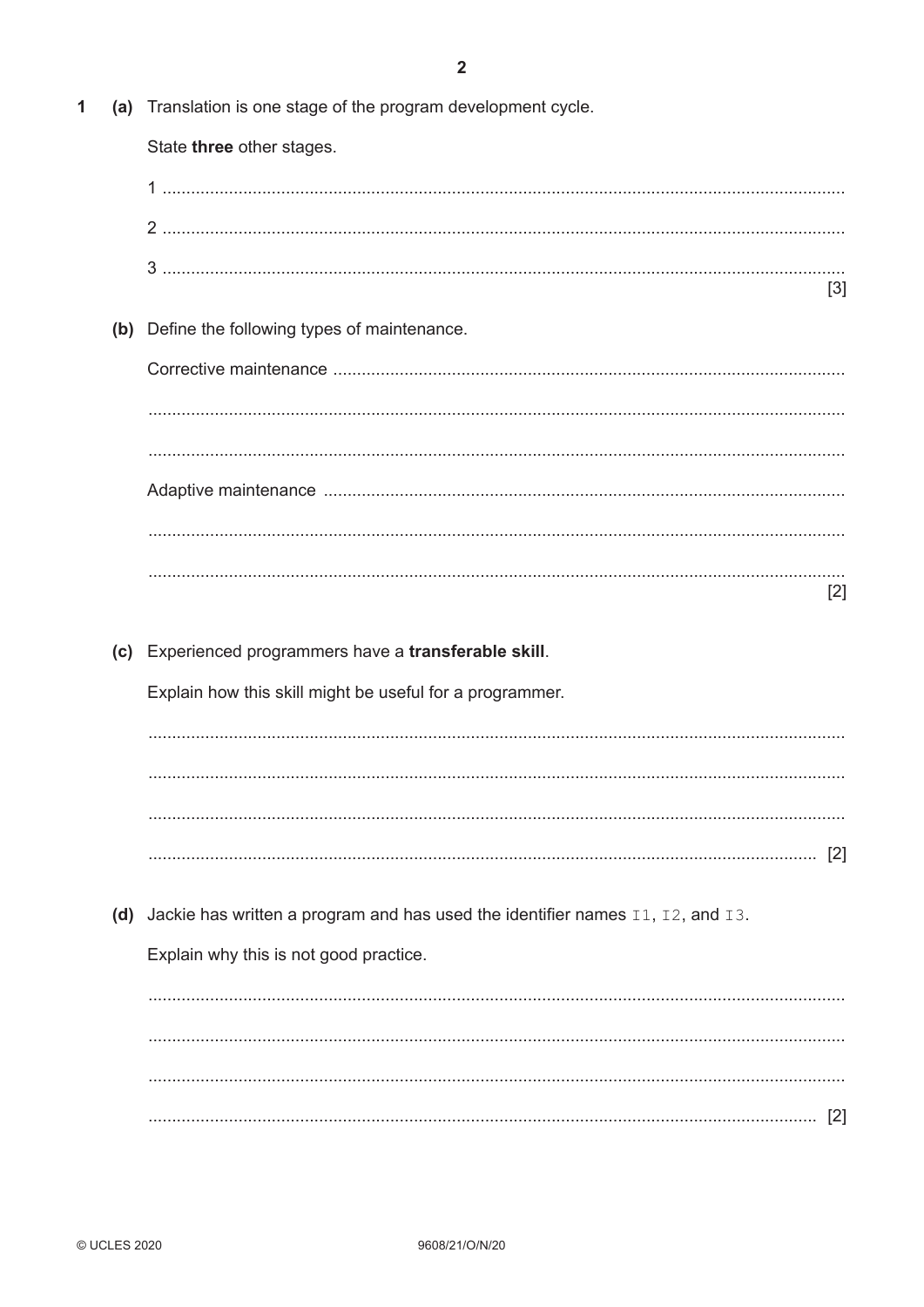**(e)** A pseudocode algorithm assigns values to three variables as follows:

 $GateOpen \leftarrow FALSE$ Alarm  $\leftarrow$  TRUE PowerFail  $\leftarrow$  TRUE

Evaluate the expressions given in the following table:

| <b>Expression</b>                     | Evaluates to |
|---------------------------------------|--------------|
| Alarm OR NOT PowerFail                |              |
| NOT (Alarm AND PowerFail)             |              |
| (GateOpen OR Alarm) AND PowerFail     |              |
| (GateOpen AND Alarm) OR NOT PowerFail |              |

[2]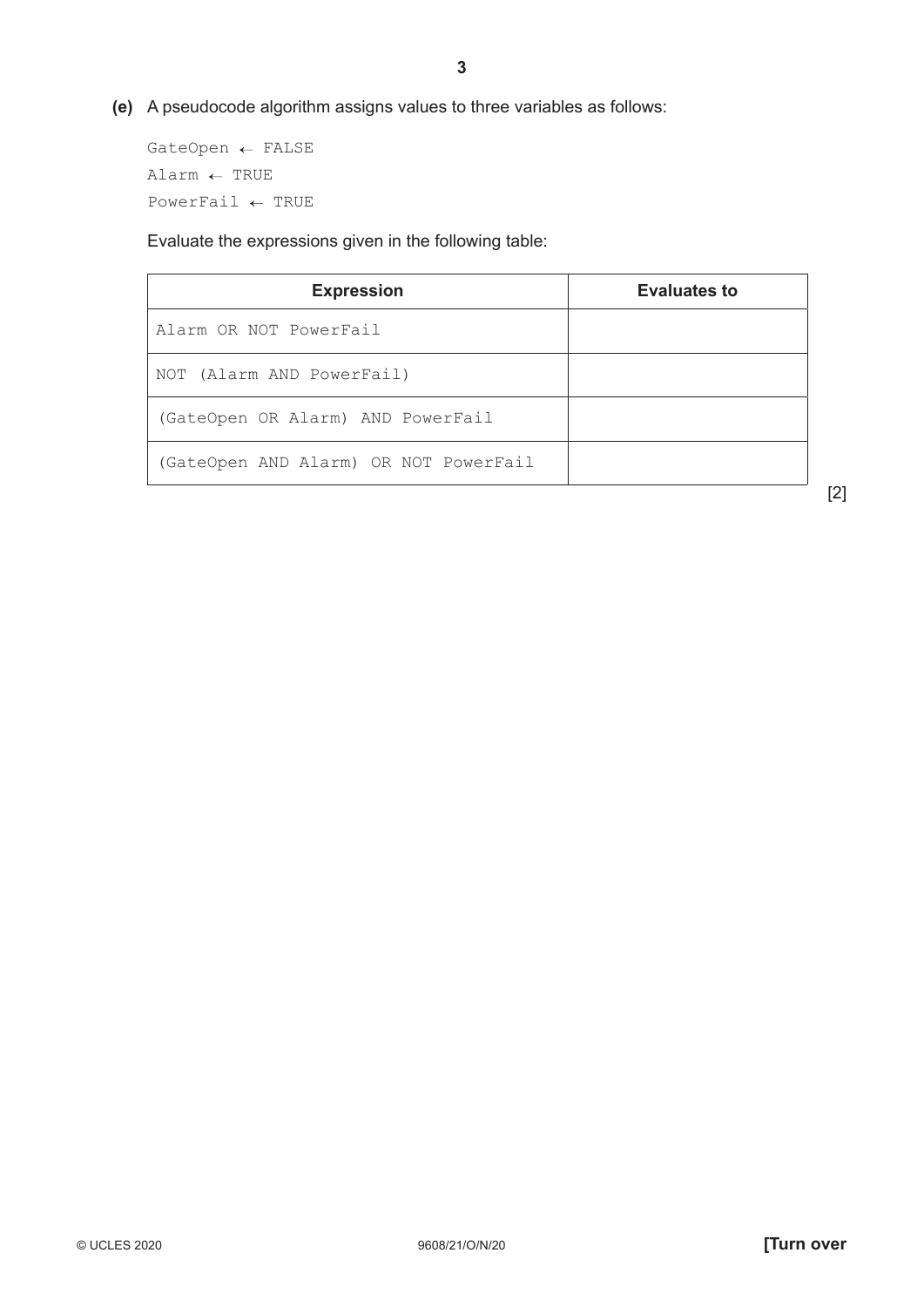$\overline{2}$ (a) User names are stored in a text file. Each line of the file represents one name. Before a new user name can be issued, a check has to be made to ensure that the new name is unique.

Use structured English to describe an algorithm that would prompt and input a new user name and output a message to indicate whether or not it is unique.

(b) Complete the pseudocode expressions in the following table.

Use only the functions and operators described in the Appendix on pages 18-19.

| <b>Expression</b> | <b>Evaluates to</b> |
|-------------------|---------------------|
|                   | "Start"             |
|                   | "ten"               |
|                   | 12                  |
| TRUE  FALSE       | TRUE                |
|                   |                     |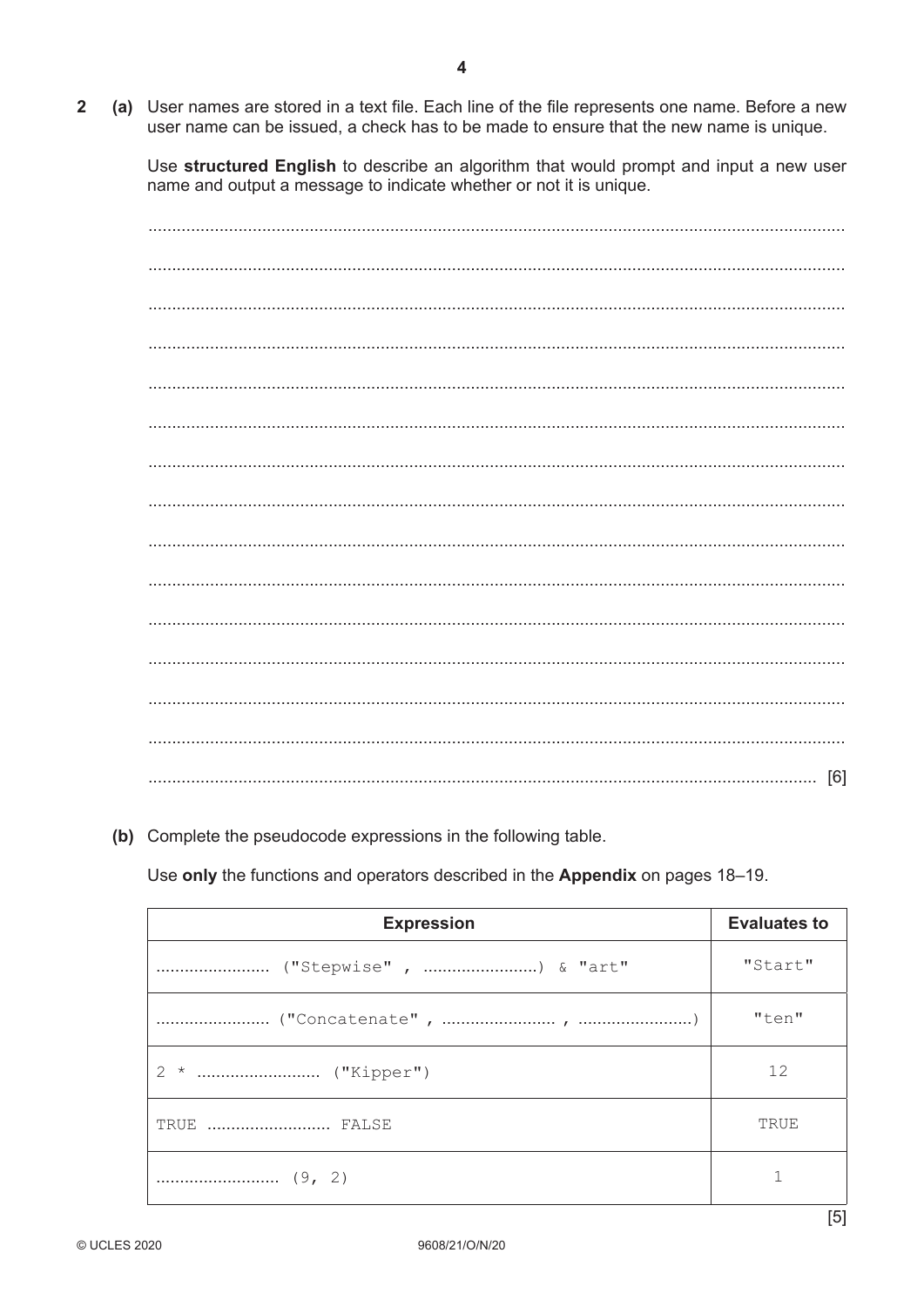**(c)** Study the following pseudocode.

Line numbers are given for reference only.

```
 01 PROCEDURE StringClean(InString : STRING)
02<br>03
03 DECLARE NextChar : CHAR<br>04 DECLARE OutString : STR
04 DECLARE OutString : STRING<br>05 DECLARE Index : INTEGER
          05 DECLARE Index : INTEGER
06<br>07
        OutString \leftarrow ""
 08
        FOR Index \leftarrow 1 TO LENGTH(InString)
10<br>11
              NextChar \leftarrow MID(InString, Index, 1)
12 NextChar \leftarrow LCASE (NextChar)
\begin{array}{c} 13 \\ 14 \end{array}14 IF NextChar >= 'a' AND NextChar <= 'z'<br>15 THEN
15 THEN<br>16 O
                      OutString \leftarrow OutString & NextChar
 17 ENDIF
18<br>19
         19 ENDFOR
\begin{array}{c} 20 \\ 21 \end{array}OUTPUT OutString
 22
 23 ENDPROCEDURE
```
Complete the following table by entering an appropriate answer.

| The name for the type of loop used          |  |
|---------------------------------------------|--|
| A line number of a selection statement      |  |
| The scope of OutString                      |  |
| The name of a function that is called       |  |
| A line number containing a logical operator |  |

[5]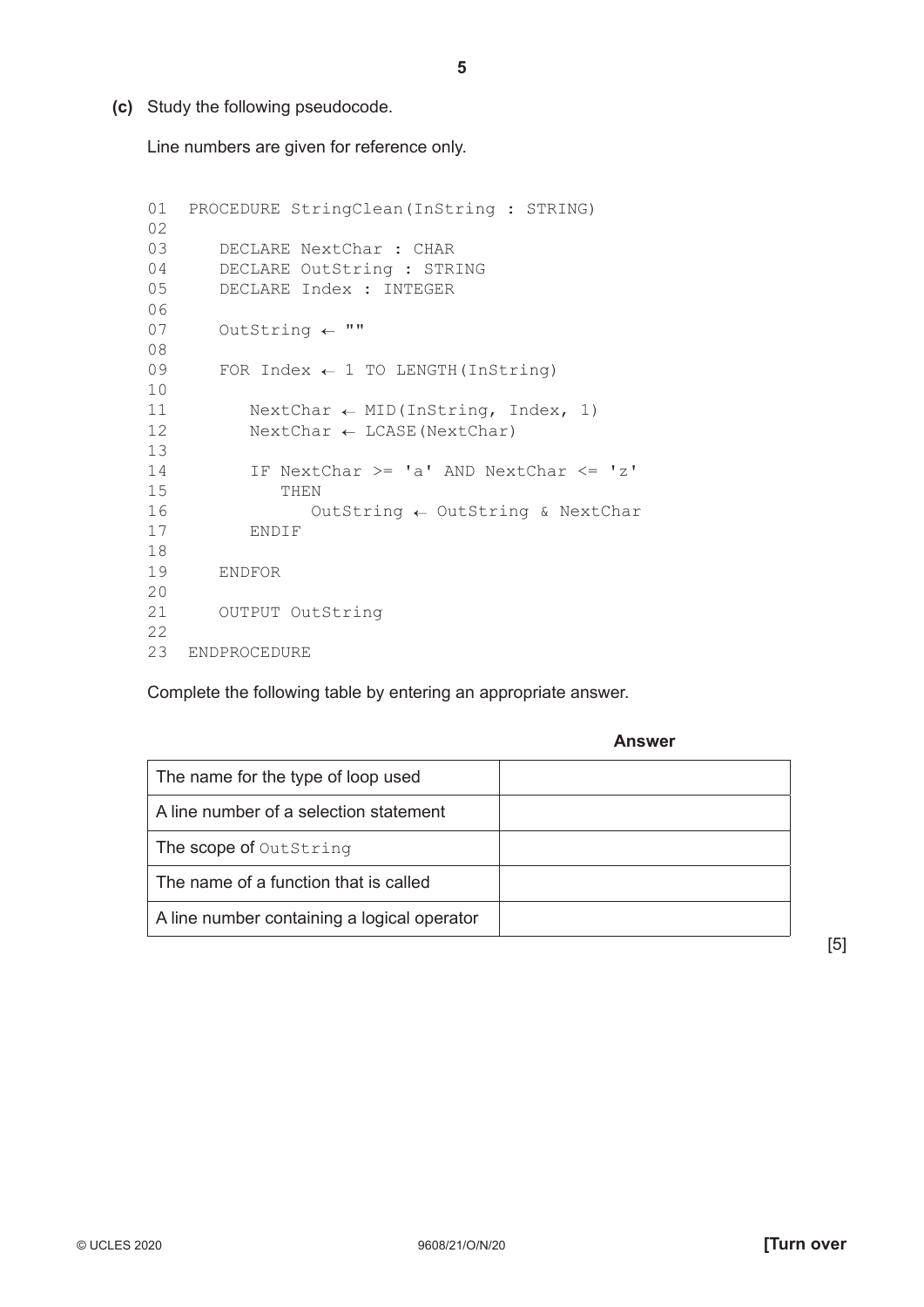**3** The procedure OutputLines () outputs a number of lines from a text file.

An example of the use of the procedure is given by the following pseudocode:

CALL OutputLines(FileName, StartLine, NumberLines)

| <b>Parameter</b> | Data type | <b>Description</b>                        |
|------------------|-----------|-------------------------------------------|
| FileName         | STRING    | The name of the text file                 |
| StartLine        | INTEGER   | The number of the first line to be output |
| NumberLines      | INTEGER   | The number of lines to be output          |

The procedure is tested using the file MyFile.txt that contains 100 lines of text.

The procedure gives the expected result when called as follows:

```
 CALL OutputLines("MyFile.txt", 1, 10)
```
**(a)** The procedure is correctly called with three parameters of the appropriate data types, but the procedure does not give the expected result.

Give **three different** reasons why this might happen.

1 ................................................................................................................................................ ................................................................................................................................................... 2 ................................................................................................................................................ ................................................................................................................................................... 3 ................................................................................................................................................ ................................................................................................................................................... [3]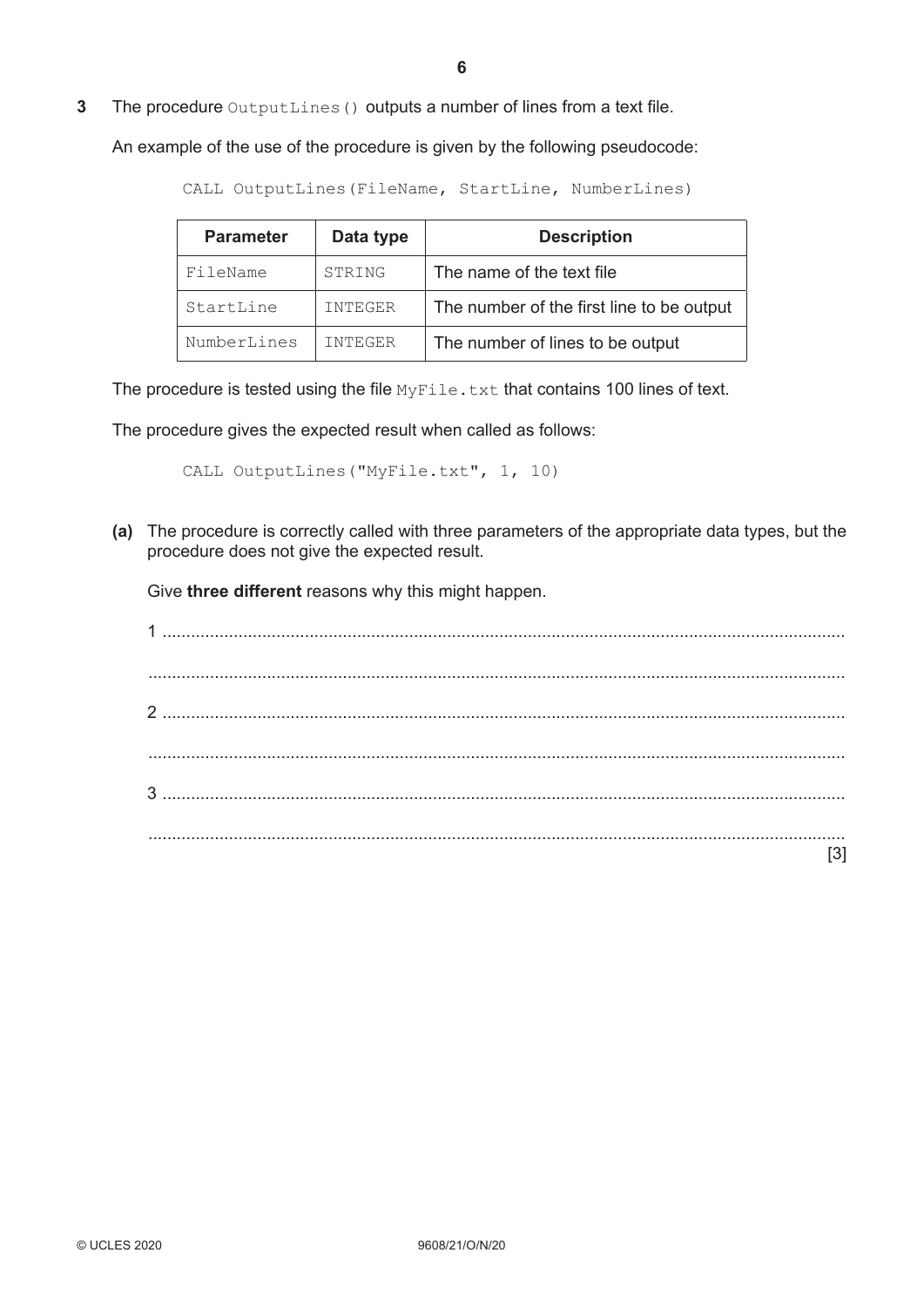#### (b) Write program code for the procedure OutputLines ().

Note: Parameter validation is not necessary.

Visual Basic and Pascal: You should include the declaration statements for variables. Python: You should show a comment statement for each variable used with its data type.

| Program code |
|--------------|
|              |
|              |
|              |
|              |
|              |
|              |
|              |
|              |
|              |
|              |
|              |
|              |
|              |
|              |
|              |
|              |
|              |
|              |
|              |
|              |
|              |
|              |
| $[7]$        |
|              |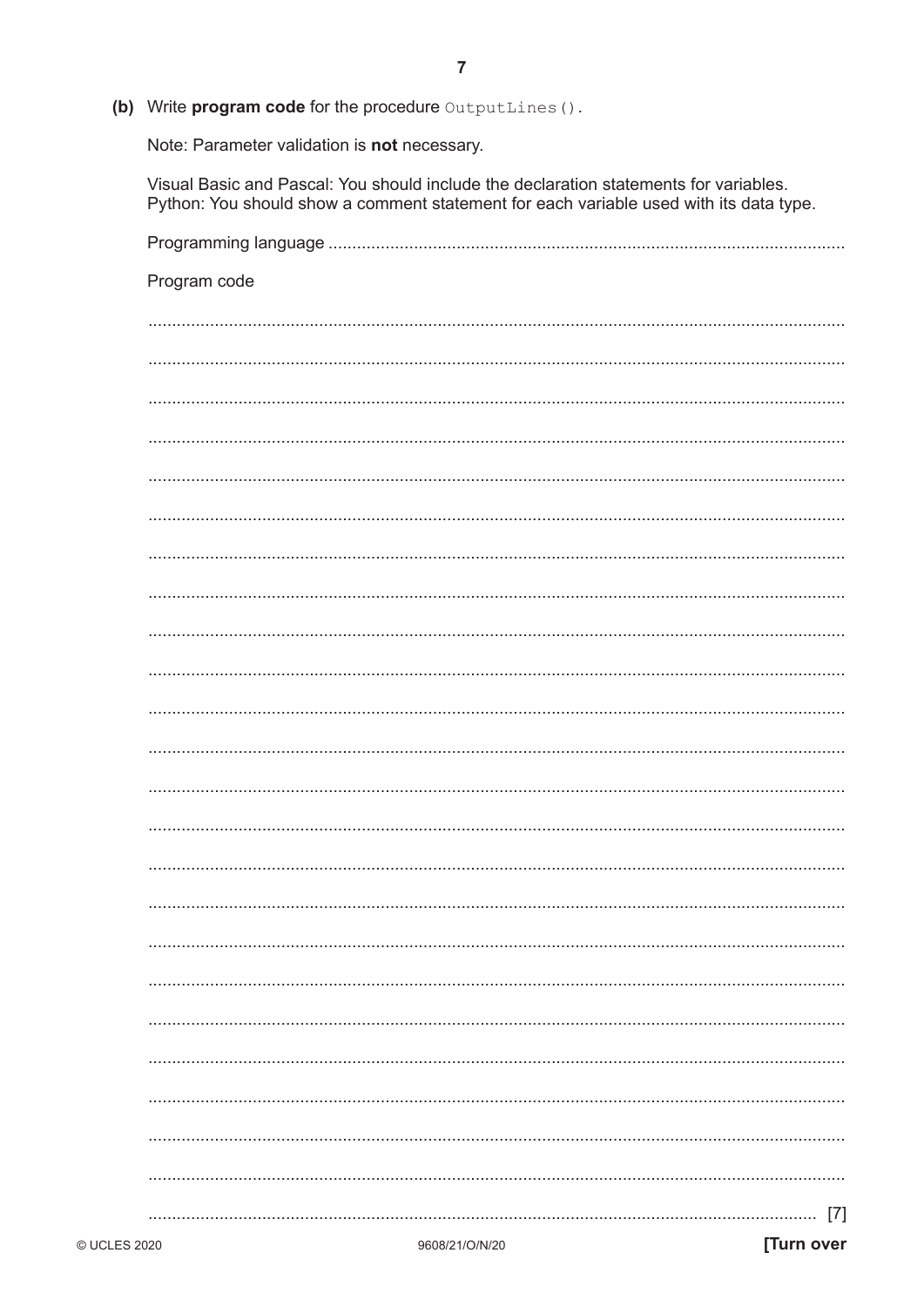- (c) A program is compiled without producing any errors.
	- (i) Describe one type of error that the program could still contain.

Give two techniques that may be used to identify an error of the type given in part (c)(i).  $(ii)$  $[2]$ (d) State two reasons why the use of library subroutines can be a benefit in program development.  $[2]$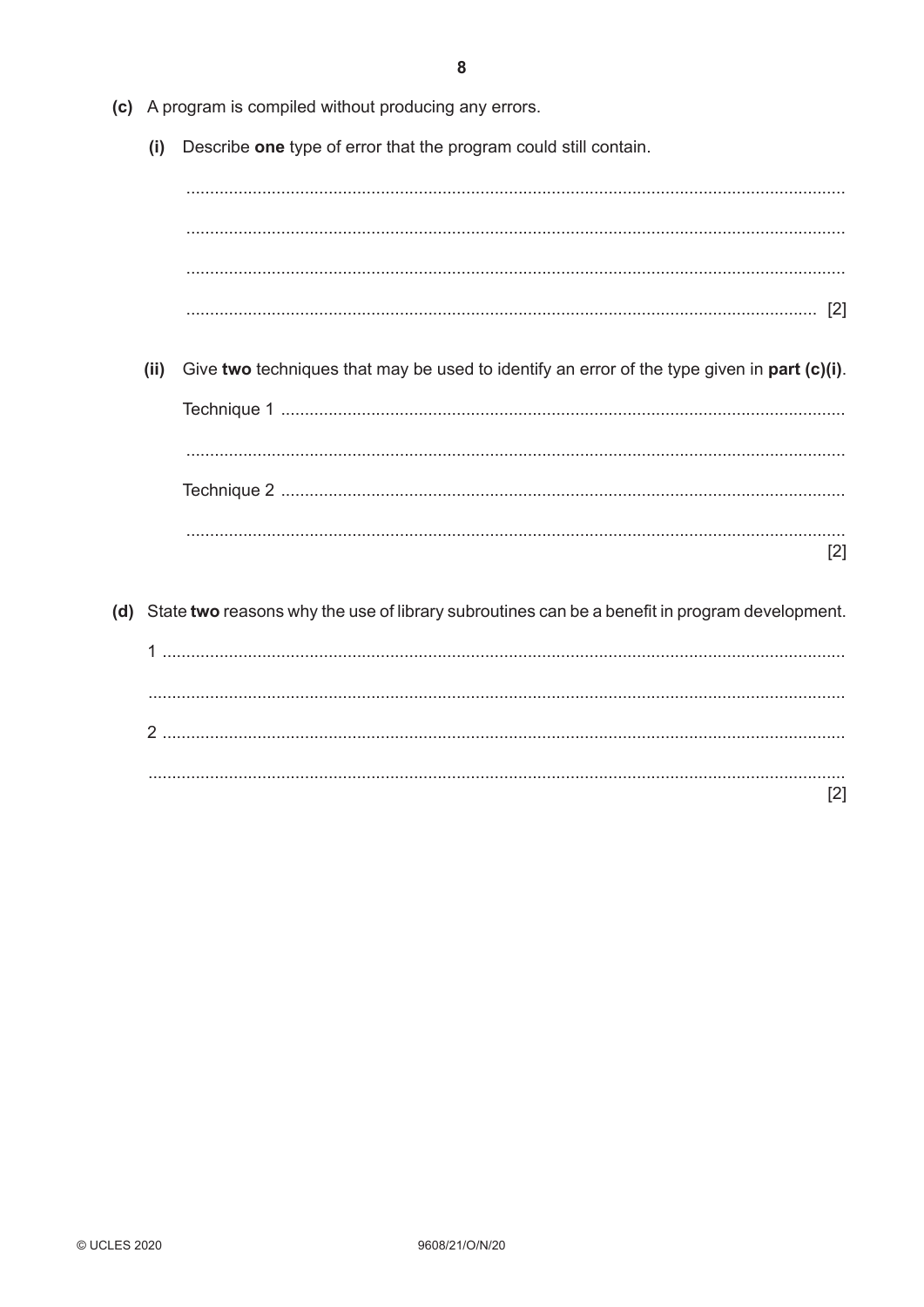#### **BLANK PAGE**

 $\boldsymbol{9}$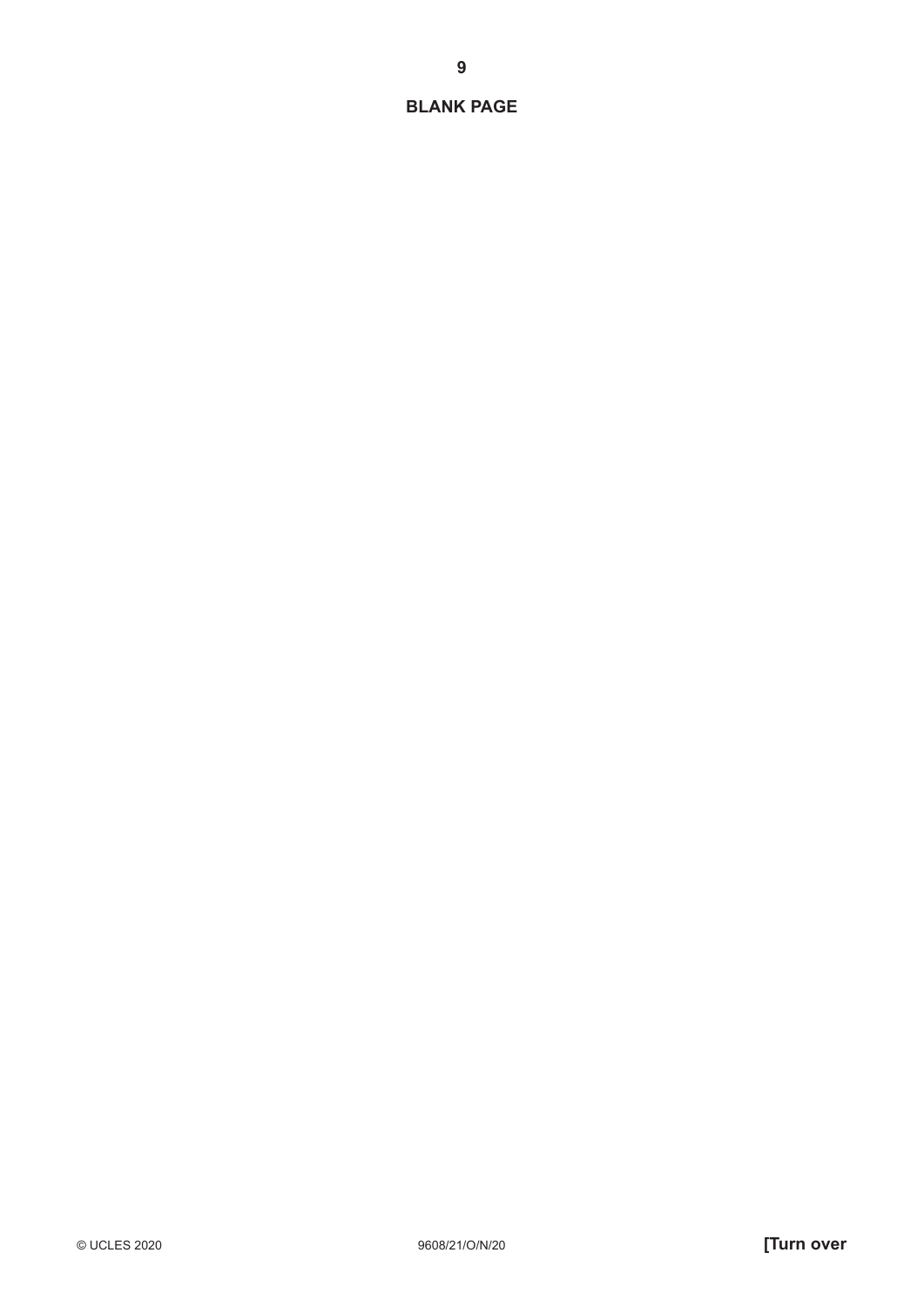**4** A function, FormOut(), takes an integer parameter in the range 0 to 999999 and returns a formatted string depending on two other parameter values.

Formatting may incorporate the use of:

- A prefix string to be added before the integer value (e.g. ' $\frac{5}{7}$ ' or "Total: ")<br>• A comma as a thousand-separator (e.g. "1, 000")
- A comma as a thousand-separator (e.g. "1,000")

The function will be called as follows:

```
MyString \leftarrow FormOut(Number, Prefix, AddComma)
```

| <b>Parameter</b> | Data type      | <b>Description</b>                                                                                                |
|------------------|----------------|-------------------------------------------------------------------------------------------------------------------|
| Number           | INTEGER        | The positive integer value to be formatted.                                                                       |
| Prefix           | STRING         | A string that will appear in front of the numeric value. Set to an<br>empty string if no prefix is required.      |
| AddComma         | <b>BOOLEAN</b> | TRUE if a comma is required in the formatted string.<br>FALSE if a comma is not required in the formatted string. |

**(a)** Fill in the tables to show **two** tests that could be carried out to test **different** aspects of the function.

Give the expected result for each test.

#### **TEST 1**

| <b>Parameter</b> | <b>Value</b> |
|------------------|--------------|
| Number           |              |
| Prefix           |              |
| AddComma         |              |

Expected return string: Prefix ...............................................................

#### **TEST 2**

| <b>Parameter</b> | Value |
|------------------|-------|
| Number           |       |
| Prefix           |       |
| AddComma         |       |

<u> 1989 - Johann Stein, mars ar breithinn ar chuid ann an t-</u>

| <b>Parameter</b> | <b>Value</b> |  | Expected return string: |
|------------------|--------------|--|-------------------------|
| Number           |              |  |                         |
| Prefix           |              |  |                         |
| AddComma         |              |  |                         |
|                  |              |  |                         |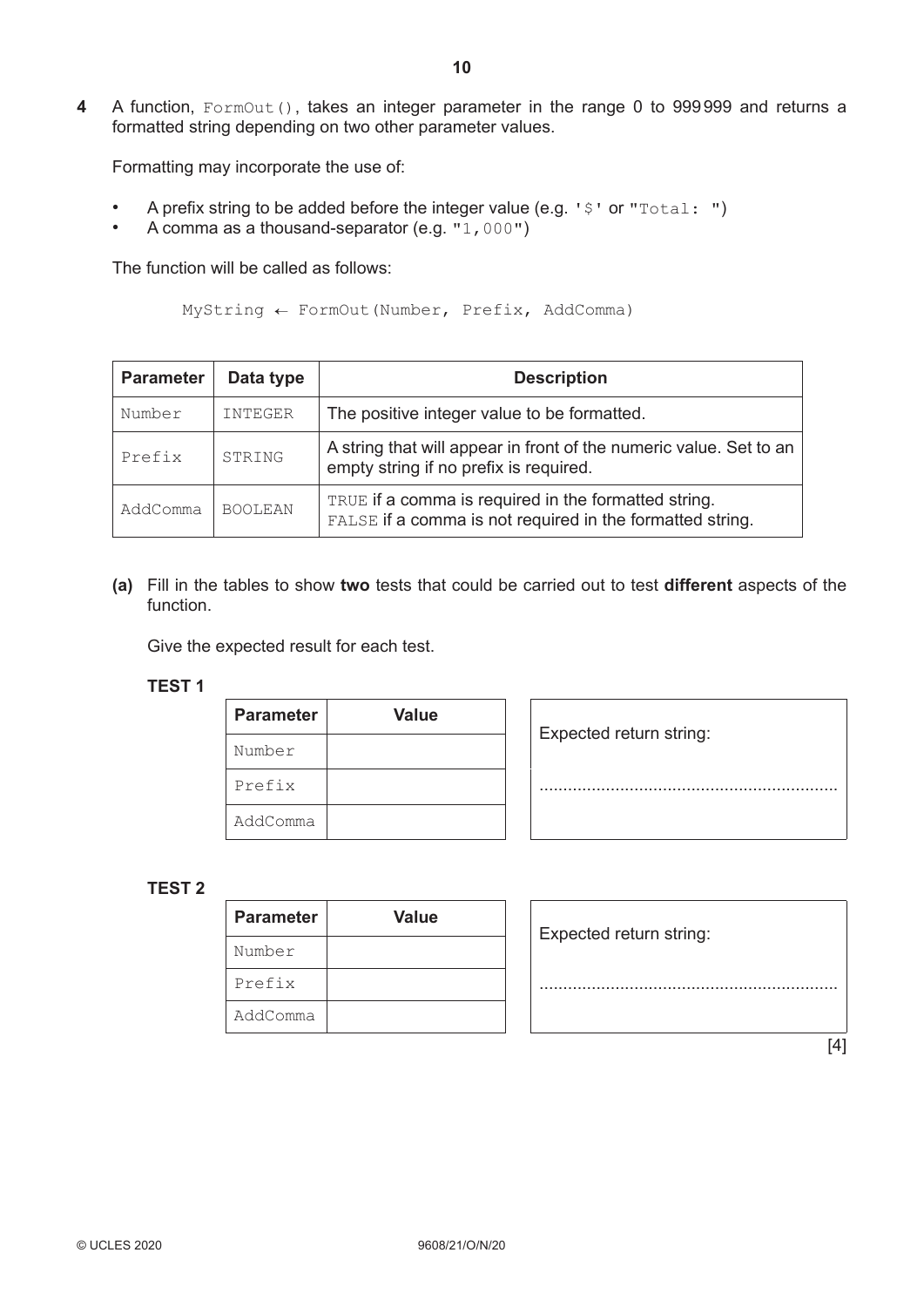| Refer to the Appendix on pages 18-19 for the list of built-in functions and operators. |
|----------------------------------------------------------------------------------------|
|                                                                                        |
|                                                                                        |
|                                                                                        |
|                                                                                        |
|                                                                                        |
|                                                                                        |
|                                                                                        |
|                                                                                        |
|                                                                                        |
|                                                                                        |
|                                                                                        |
|                                                                                        |
|                                                                                        |
|                                                                                        |
|                                                                                        |
|                                                                                        |
|                                                                                        |
|                                                                                        |
|                                                                                        |
|                                                                                        |
|                                                                                        |
|                                                                                        |
|                                                                                        |
|                                                                                        |
|                                                                                        |
| [8]                                                                                    |

(b) Write pseudocode for the function FormOut ().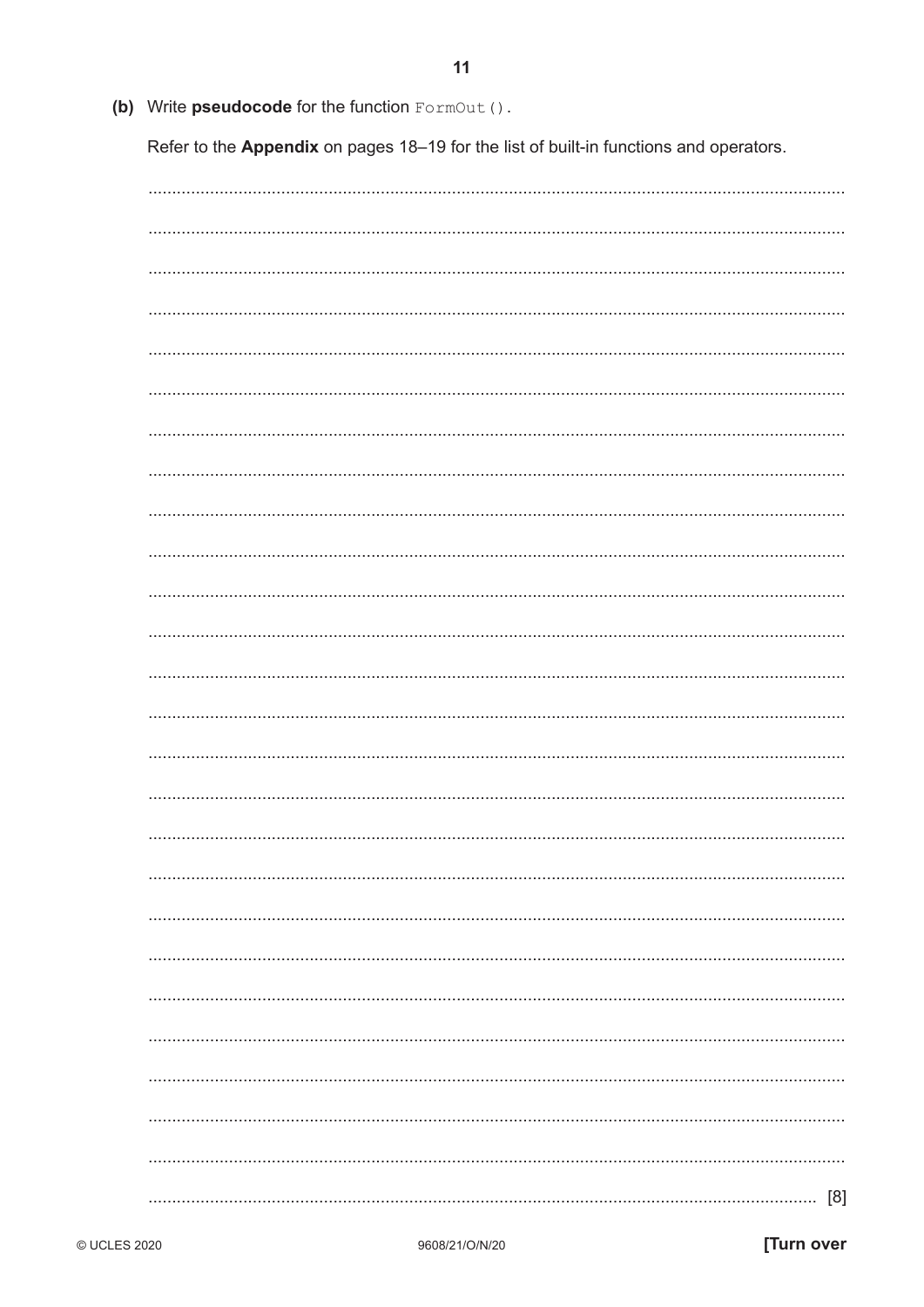**5** A message may contain several hashtags.

A hashtag is a string consisting of a hash character '#', followed by one or more alphanumeric characters.

A hashtag may be terminated by a space character, the start of the next hashtag, any other non-alphanumeric character, or by the end of the message.

For example, the following message contains three hashtags:

"#Error27 is the result of #PoorPlanning by the #Designer"

The hashtags in the message are "#Error27", "#PoorPlanning" and "#Designer".

A program is being developed to process a message and extract each hashtag.

A global 1D array of strings, TagString, will store each hashtag in a single element. Unused array elements will contain an empty string. The array will contain 10000 elements.

A developer has started to define the modules as follows:

| <b>Module</b> | <b>Description</b>                                                                                                                                                                     |  |
|---------------|----------------------------------------------------------------------------------------------------------------------------------------------------------------------------------------|--|
|               | Called with two parameters:<br>$\bullet$<br>$\circ$                                                                                                                                    |  |
| GetStart()    | a message string<br>an integer giving the number of the required hashtag.<br>$\circ$<br>For example, GetStart (Message, 3) would search<br>for the third hashtag in the string Message |  |
|               | Returns an integer value representing the start position<br>٠<br>of the hashtag in the message string, or value $-1$ if that<br>hashtag does not exist                                 |  |
|               | Called with two parameters:<br>٠                                                                                                                                                       |  |
|               | a message string<br>$\circ$                                                                                                                                                            |  |
| GetTag()      | an integer giving the hashtag start position within the<br>$\circ$<br>message                                                                                                          |  |
|               | Returns the hashtag or an empty string if the character in<br>the message at the hashtag start position is not $'$ #'                                                                  |  |
|               | Called with a hashtag as a parameter<br>٠                                                                                                                                              |  |
| GetIndex()    | Returns the index position of the hashtag in array<br>$\bullet$<br>TagString                                                                                                           |  |
|               | Returns the value $-1$ if the hashtag is not present in the<br>٠<br>array                                                                                                              |  |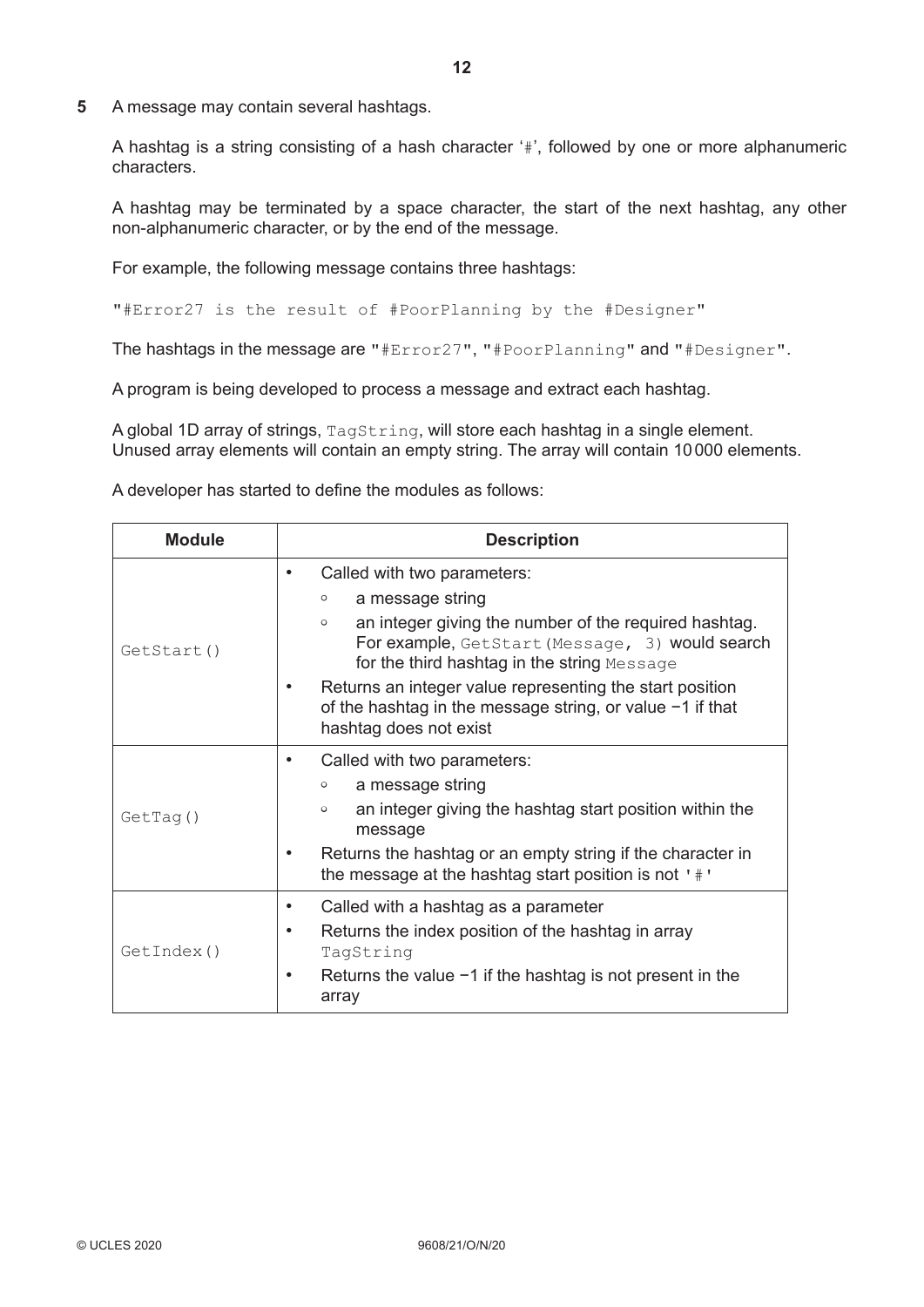| . |
|---|
|   |
|   |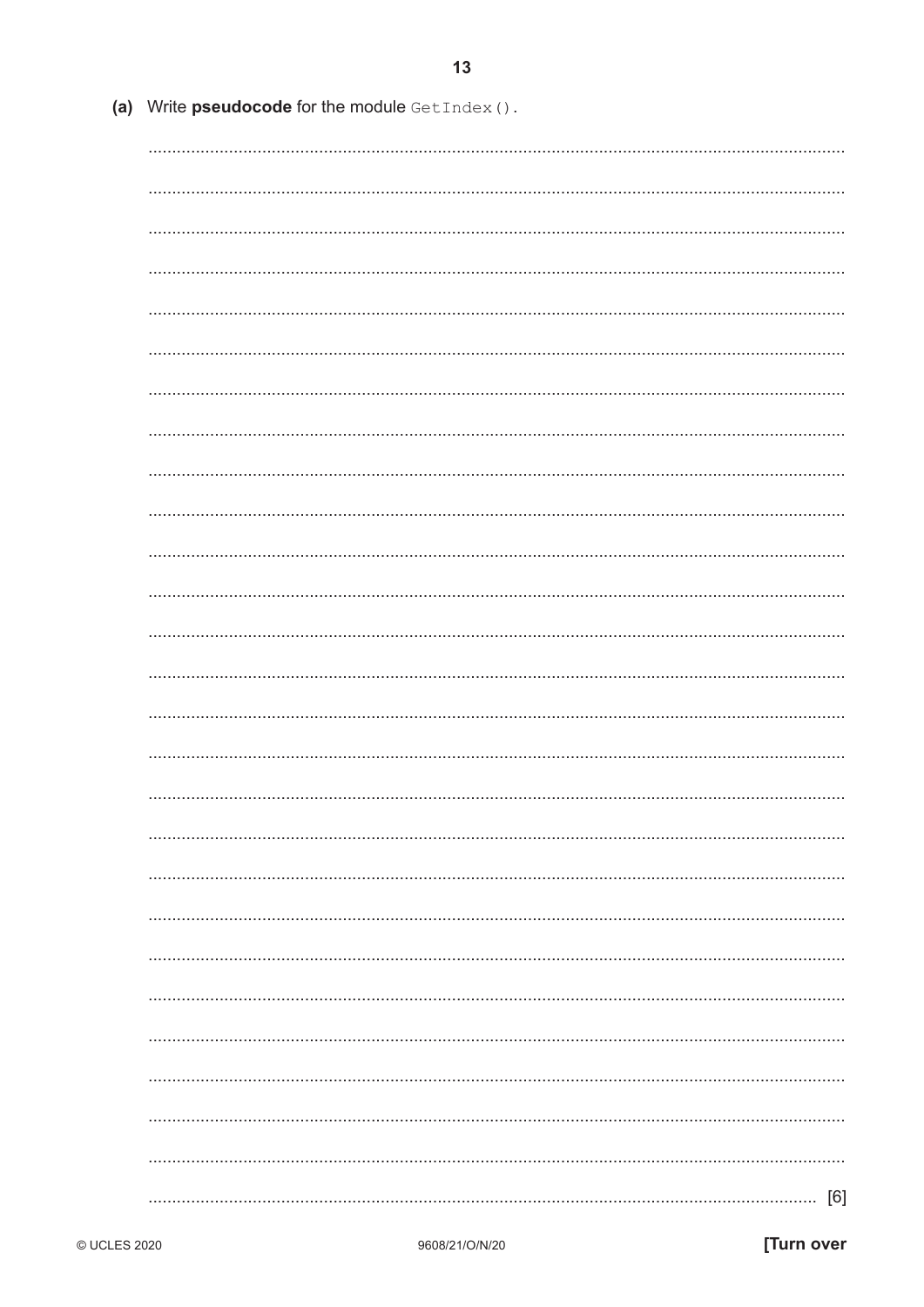(b) Write pseudocode for the module GetStart ().

The module description is repeated here for reference.

| <b>Module</b> | <b>Description</b>                                                                                                                                                                                                                                                                                                                                                                               |  |  |
|---------------|--------------------------------------------------------------------------------------------------------------------------------------------------------------------------------------------------------------------------------------------------------------------------------------------------------------------------------------------------------------------------------------------------|--|--|
| GetStart()    | Called with two parameters:<br>a message string<br>$\circ$<br>an integer giving the number of the required hashtag. For<br>$\circ$<br>example, GetStart (Message, 3) would search for the<br>third hashtag in the string Message<br>Returns an integer value representing the start position of the<br>$\bullet$<br>hashtag in the message string, or value -1 if that hashtag does<br>not exist |  |  |

|     |                | [6] |
|-----|----------------|-----|
| 020 | 9608/21/O/N/20 |     |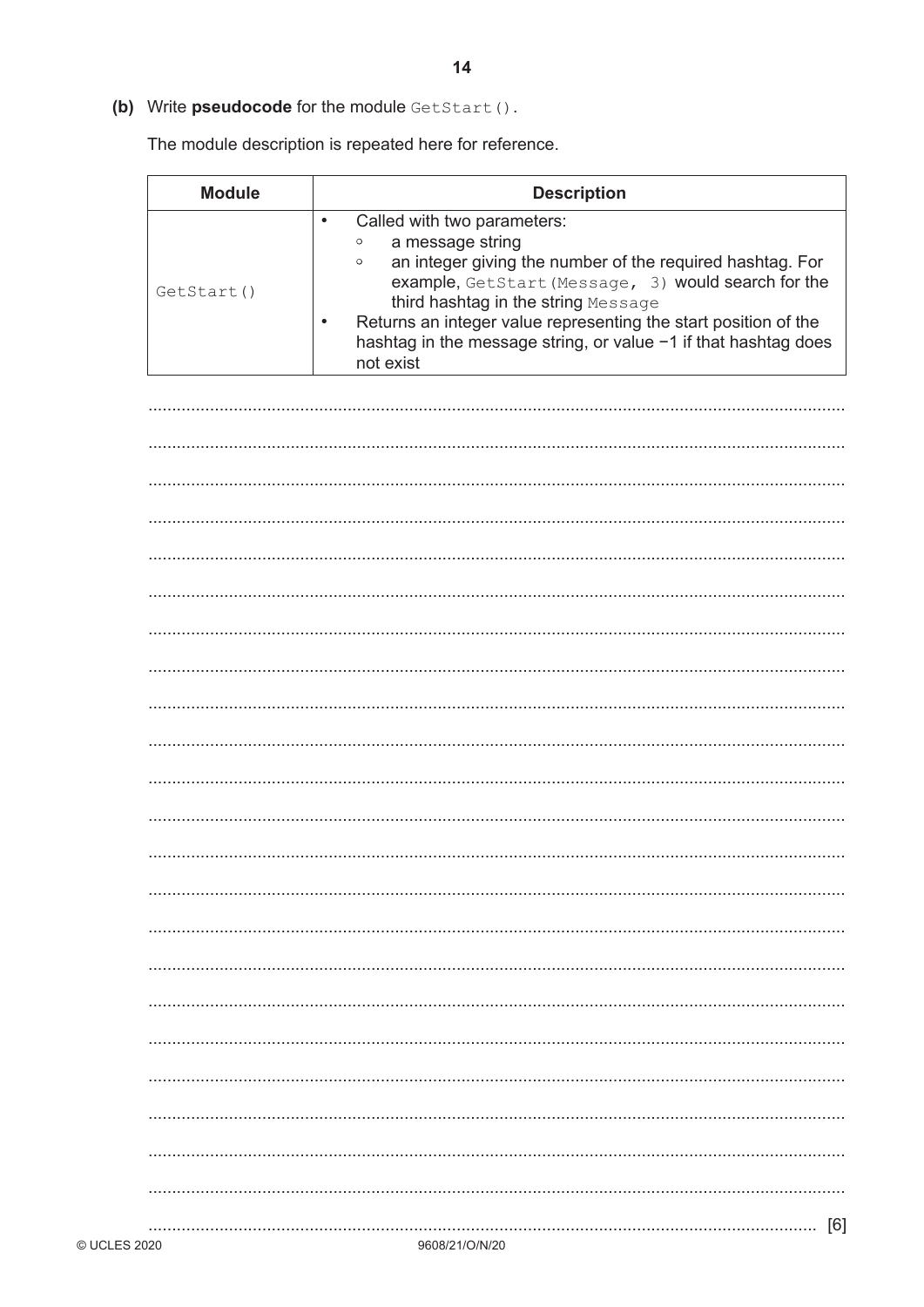#### **BLANK PAGE**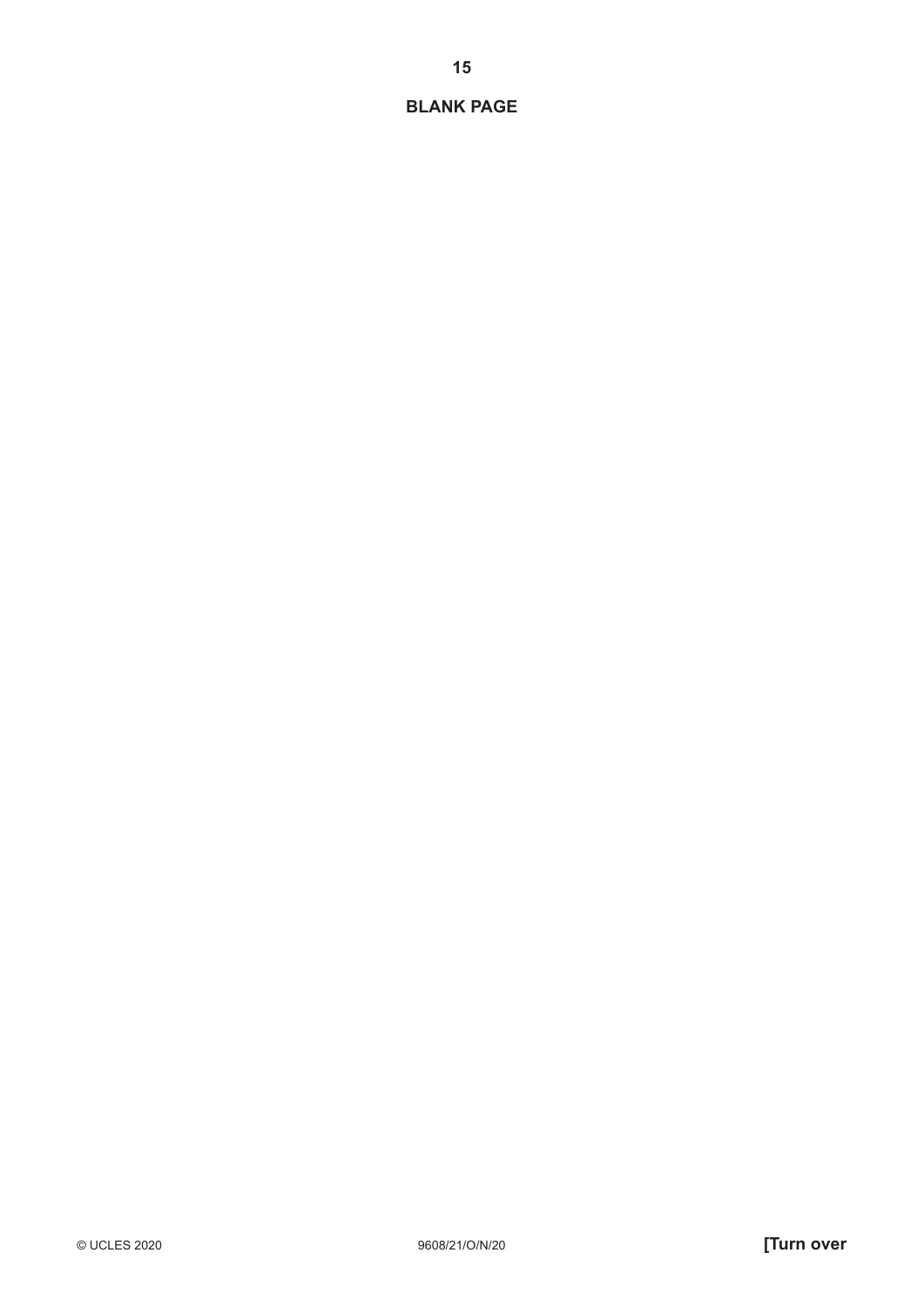(c) Write program code for the module GetTag().

The module description is repeated here for reference.

| <b>Module</b>                                                                                                                                                                   | <b>Description</b>                                                                                                                                                                                                                                                                    |  |  |  |  |
|---------------------------------------------------------------------------------------------------------------------------------------------------------------------------------|---------------------------------------------------------------------------------------------------------------------------------------------------------------------------------------------------------------------------------------------------------------------------------------|--|--|--|--|
| GetTag()                                                                                                                                                                        | Called with two parameters:<br>$\bullet$<br>a message string<br>O<br>an integer giving the hashtag start position within the<br>$\circ$<br>message<br>Returns the hashtag or an empty string if the character in the<br>$\bullet$<br>message at the hashtag start position is not '#' |  |  |  |  |
| Visual Basic and Pascal: You should include the declaration statements for variables.<br>Python: You should show a comment statement for each variable used with its data type. |                                                                                                                                                                                                                                                                                       |  |  |  |  |
|                                                                                                                                                                                 |                                                                                                                                                                                                                                                                                       |  |  |  |  |
| Program code                                                                                                                                                                    |                                                                                                                                                                                                                                                                                       |  |  |  |  |
|                                                                                                                                                                                 |                                                                                                                                                                                                                                                                                       |  |  |  |  |
|                                                                                                                                                                                 |                                                                                                                                                                                                                                                                                       |  |  |  |  |
|                                                                                                                                                                                 |                                                                                                                                                                                                                                                                                       |  |  |  |  |
|                                                                                                                                                                                 |                                                                                                                                                                                                                                                                                       |  |  |  |  |
|                                                                                                                                                                                 |                                                                                                                                                                                                                                                                                       |  |  |  |  |
|                                                                                                                                                                                 |                                                                                                                                                                                                                                                                                       |  |  |  |  |
|                                                                                                                                                                                 |                                                                                                                                                                                                                                                                                       |  |  |  |  |
|                                                                                                                                                                                 |                                                                                                                                                                                                                                                                                       |  |  |  |  |
|                                                                                                                                                                                 |                                                                                                                                                                                                                                                                                       |  |  |  |  |
|                                                                                                                                                                                 |                                                                                                                                                                                                                                                                                       |  |  |  |  |
|                                                                                                                                                                                 |                                                                                                                                                                                                                                                                                       |  |  |  |  |
|                                                                                                                                                                                 |                                                                                                                                                                                                                                                                                       |  |  |  |  |
|                                                                                                                                                                                 |                                                                                                                                                                                                                                                                                       |  |  |  |  |
|                                                                                                                                                                                 |                                                                                                                                                                                                                                                                                       |  |  |  |  |
|                                                                                                                                                                                 |                                                                                                                                                                                                                                                                                       |  |  |  |  |
|                                                                                                                                                                                 |                                                                                                                                                                                                                                                                                       |  |  |  |  |
|                                                                                                                                                                                 |                                                                                                                                                                                                                                                                                       |  |  |  |  |
|                                                                                                                                                                                 |                                                                                                                                                                                                                                                                                       |  |  |  |  |
|                                                                                                                                                                                 |                                                                                                                                                                                                                                                                                       |  |  |  |  |
|                                                                                                                                                                                 |                                                                                                                                                                                                                                                                                       |  |  |  |  |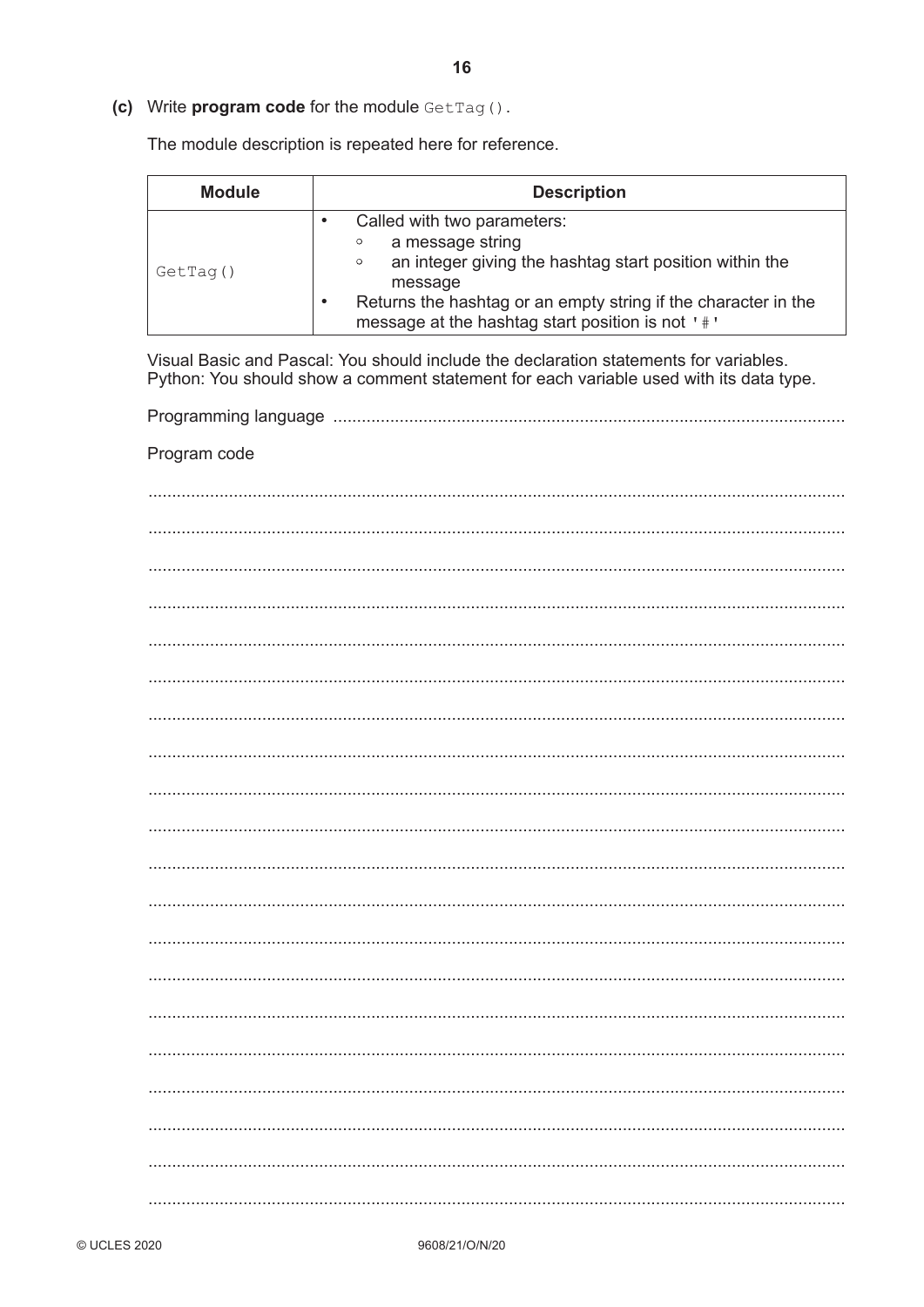$\sim$   $\sim$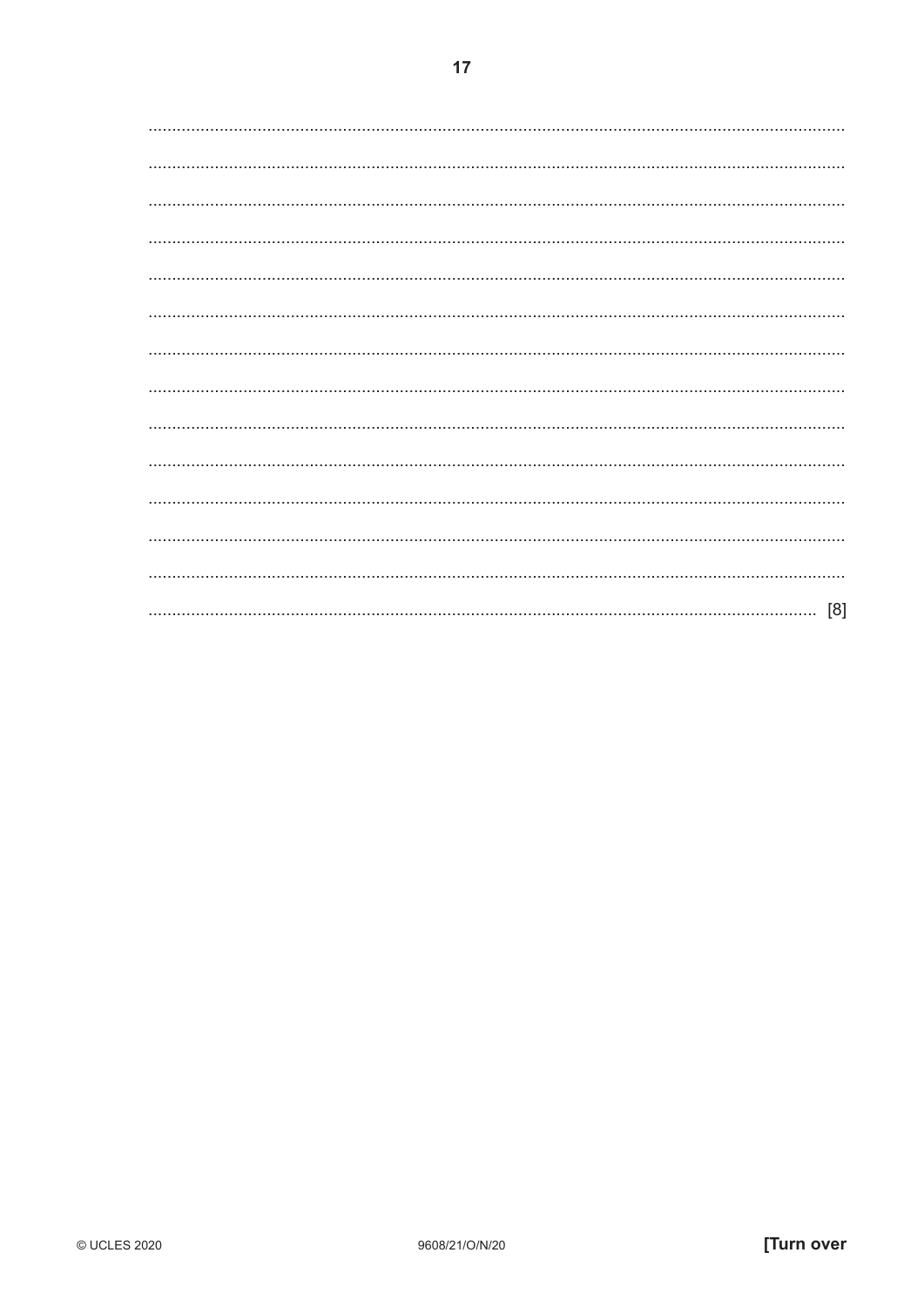# **Appendix**

### **Built-in functions (pseudocode)**

Each function returns an error if the function call is not properly formed.

LENGTH(ThisString : STRING) RETURNS INTEGER returns the integer value representing the length of string ThisString

Example: LENGTH("Happy Days") returns 10

LEFT(ThisString : STRING, x : INTEGER) RETURNS STRING returns leftmost x characters from ThisString

Example: LEFT("ABCDEFGH", 3) returns string "ABC"

RIGHT(ThisString: STRING, x : INTEGER) RETURNS STRING returns rightmost x characters from ThisString

Example: RIGHT("ABCDEFGH", 3) returns string "FGH"

INT(x : REAL) RETURNS INTEGER returns the integer part of  $x$ 

**Example: INT (27.5415) returns 27** 

MOD(ThisNum : INTEGER, ThisDiv : INTEGER) RETURNS INTEGER returns the integer value representing the remainder when ThisNum is divided by ThisDiv

Example: MOD (10, 3) returns 1

MID(ThisString : STRING, x : INTEGER, y : INTEGER) RETURNS STRING returns a string of length  $y$  starting at position  $x$  from ThisString

Example: MID("ABCDEFGH", 2, 3) returns string "BCD"

LCASE(ThisChar : CHAR) RETURNS CHAR returns the character value representing the lower case equivalent of  $\text{ThisChar}$ If ThisChar is not an upper-case alphabetic character, it is returned unchanged.

Example: LCASE('W') returns 'w'

DIV(ThisNum : INTEGER, ThisDiv : INTEGER) RETURNS INTEGER returns the integer value representing the whole number part of the result when ThisNum is divided by ThisDiv

Example: DIV(10,3) returns 3

NUM TO STRING(x : REAL) RETURNS STRING returns a string representation of a numeric value. Note: This function will also work if  $x$  is of type INTEGER

Example: NUM\_TO\_STRING(87.5) returns "87.5"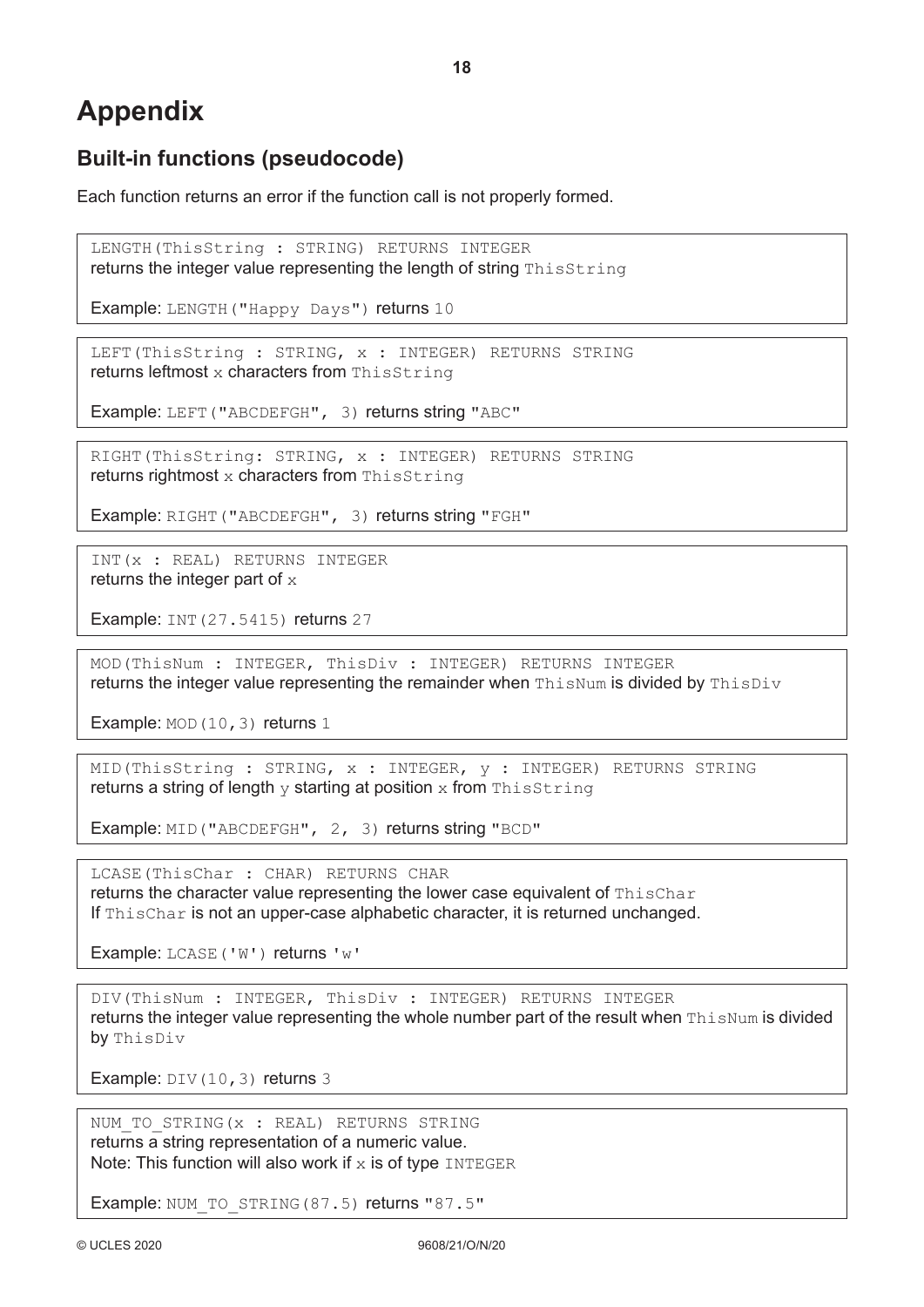### **Operators (pseudocode)**

| <b>Operator</b> | <b>Description</b>                                                                                |
|-----------------|---------------------------------------------------------------------------------------------------|
| ି               | Concatenates (joins) two strings<br>Example: "Summer" & " " & "Pudding" produces "Summer Pudding" |
| AND             | Performs a logical AND on two Boolean values<br>Example: TRUE AND FALSE produces FALSE            |
| <b>OR</b>       | Performs a logical OR on two Boolean values<br>Example: TRUE OR FALSE produces TRUE               |